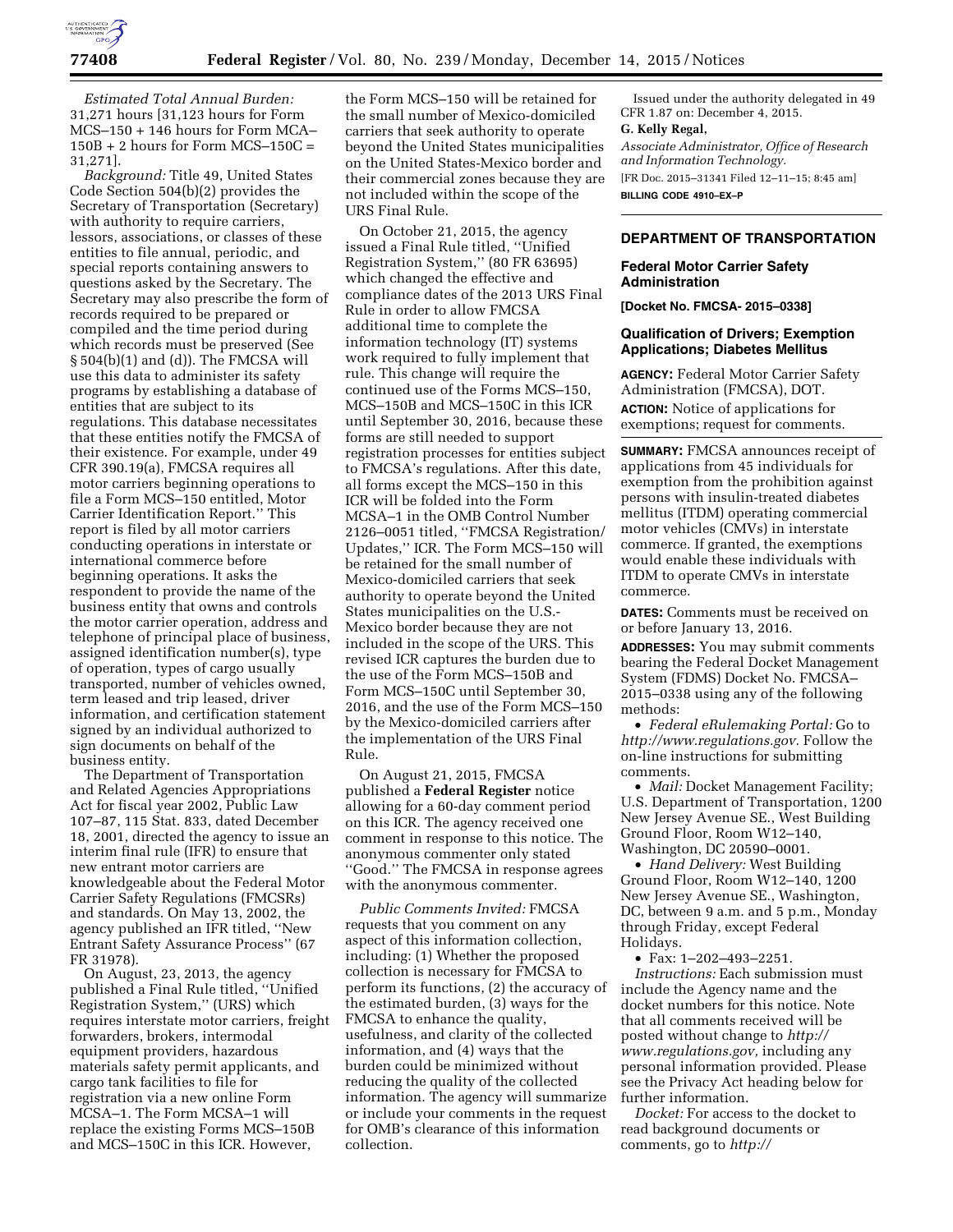*[www.regulations.gov](http://www.regulations.gov)* at any time or Room W12–140 on the ground level of the West Building, 1200 New Jersey Avenue SE., Washington, DC, between 9 a.m. and 5 p.m., Monday through Friday, except Federal holidays. The Federal Docket Management System (FDMS) is available 24 hours each day, 365 days each year. If you want acknowledgment that we received your comments, please include a selfaddressed, stamped envelope or postcard or print the acknowledgement page that appears after submitting comments on-line.

*Privacy Act:* In accordance with 5 U.S.C. 553(c), DOT solicits comments from the public to better inform its rulemaking process. DOT posts these comments, without edit, including any personal information the commenter provides, to *[www.regulations.gov,](http://www.regulations.gov)* as described in the system of records notice (DOT/ALL–14 FDMS), which can be reviewed at *[www.dot.gov/privacy.](http://www.dot.gov/privacy)*  **FOR FURTHER INFORMATION CONTACT:**  Christine A. Hydock, Chief, Medical Programs Division, (202) 366–4001, *[fmcsamedical@dot.gov,](mailto:fmcsamedical@dot.gov)* FMCSA, Department of Transportation, 1200 New Jersey Avenue SE., Room W64– 113, Washington, DC 20590–0001.

Office hours are 8:30 a.m. to 5 p.m., e.t., Monday through Friday, except Federal holidays.

# **SUPPLEMENTARY INFORMATION:**

# **I. Background**

Under 49 U.S.C. 31136(e) and 31315, FMCSA may grant an exemption from the Federal Motor Carrier Safety Regulations for a 2-year period if it finds ''such exemption would likely achieve a level of safety that is equivalent to or greater than the level that would be achieved absent such exemption.'' The statute also allows the Agency to renew exemptions at the end of the 2-year period. The 45 individuals listed in this notice have recently requested such an exemption from the diabetes prohibition in 49 CFR 391.41(b)(3), which applies to drivers of CMVs in interstate commerce. Accordingly, the Agency will evaluate the qualifications of each applicant to determine whether granting the exemption will achieve the required level of safety mandated by statute.

## **II. Qualifications of Applicants**

### *Shannon M. Anfindsen*

Ms. Anfindsen, 22, has had ITDM since 1997. Her endocrinologist examined her in 2015 and certified that she has had no severe hypoglycemic reactions resulting in loss of consciousness, requiring the assistance of another person, or resulting in

impaired cognitive function that occurred without warning in the past 12 months and no recurrent (2 or more) severe hypoglycemic episodes in the last 5 years. Her endocrinologist certifies that Ms. Anfindsen understands diabetes management and monitoring has stable control of her diabetes using insulin, and is able to drive a CMV safely. Ms. Anfindsen meets the requirements of the vision standard at 49 CFR 391.41(b)(10). Her optometrist examined her in 2015 and certified that she does not have diabetic retinopathy. She holds an operator's license from Georgia.

#### *Jessie L. Arrant, Jr.*

Mr. Arrant, 54, has had ITDM since 2009. His endocrinologist examined him in 2015 and certified that he has had no severe hypoglycemic reactions resulting in loss of consciousness, requiring the assistance of another person, or resulting in impaired cognitive function that occurred without warning in the past 12 months and no recurrent (2 or more) severe hypoglycemic episodes in the last 5 years. His endocrinologist certifies that Mr. Arrant understands diabetes management and monitoring, has stable control of his diabetes using insulin, and is able to drive a CMV safely. Mr. Arrant meets the requirements of the vision standard at 49 CFR 391.41(b)(10). His ophthalmologist examined him in 2015 and certified that he has stable nonproliferative diabetic retinopathy. He holds a Class B CDL from Georgia.

#### *Joseph M. Benech*

Mr. Benech, 54, has had ITDM since 2011. His endocrinologist examined him in 2015 and certified that he has had no severe hypoglycemic reactions resulting in loss of consciousness, requiring the assistance of another person, or resulting in impaired cognitive function that occurred without warning in the past 12 months and no recurrent (2 or more) severe hypoglycemic episodes in the last 5 years. His endocrinologist certifies that Mr. Benech understands diabetes management and monitoring, has stable control of his diabetes using insulin, and is able to drive a CMV safely. Mr. Benech meets the requirements of the vision standard at 49 CFR 391.41(b)(10). His optometrist examined him in 2015 and certified that he does not have diabetic retinopathy. He holds a Class B CDL from Rhode Island.

## *Mark L. Birch*

Mr. Birch, 45, has had ITDM since 2015. His endocrinologist examined him in 2015 and certified that he has had no

severe hypoglycemic reactions resulting in loss of consciousness, requiring the assistance of another person, or resulting in impaired cognitive function that occurred without warning in the past 12 months and no recurrent (2 or more) severe hypoglycemic episodes in the last 5 years. His endocrinologist certifies that Mr. Birch understands diabetes management and monitoring, has stable control of his diabetes using insulin, and is able to drive a CMV safely. Mr. Birch meets the requirements of the vision standard at 49 CFR 391.41(b)(10). His optometrist examined him in 2015 and certified that he does not have diabetic retinopathy. He holds a Class A CDL from Wisconsin.

### *Shane M. Burgard*

Mr. Burgard, 41, has had ITDM since 1989. His endocrinologist examined him in 2015 and certified that he has had no severe hypoglycemic reactions resulting in loss of consciousness, requiring the assistance of another person, or resulting in impaired cognitive function that occurred without warning in the past 12 months and no recurrent (2 or more) severe hypoglycemic episodes in the last 5 years. His endocrinologist certifies that Mr. Burgard understands diabetes management and monitoring, has stable control of his diabetes using insulin, and is able to drive a CMV safely. Mr. Burgard meets the requirements of the vision standard at 49 CFR 391.41(b)(10). His ophthalmologist examined him in 2015 and certified that he has stable nonproliferative diabetic retinopathy. He holds an operator's license from Minnesota.

### *Jonathan W. Cottom*

Mr. Cottom, 43, has had ITDM since 1978. His endocrinologist examined him in 2015 and certified that he has had no severe hypoglycemic reactions resulting in loss of consciousness, requiring the assistance of another person, or resulting in impaired cognitive function that occurred without warning in the past 12 months and no recurrent (2 or more) severe hypoglycemic episodes in the last 5 years. His endocrinologist certifies that Mr. Cottom understands diabetes management and monitoring, has stable control of his diabetes using insulin, and is able to drive a CMV safely. Mr. Cottom meets the requirements of the vision standard at 49 CFR 391.41(b)(10). His ophthalmologist examined him in 2015 and certified that he stable proliferative diabetic retinopathy. He holds an operator's license from Pennsylvania.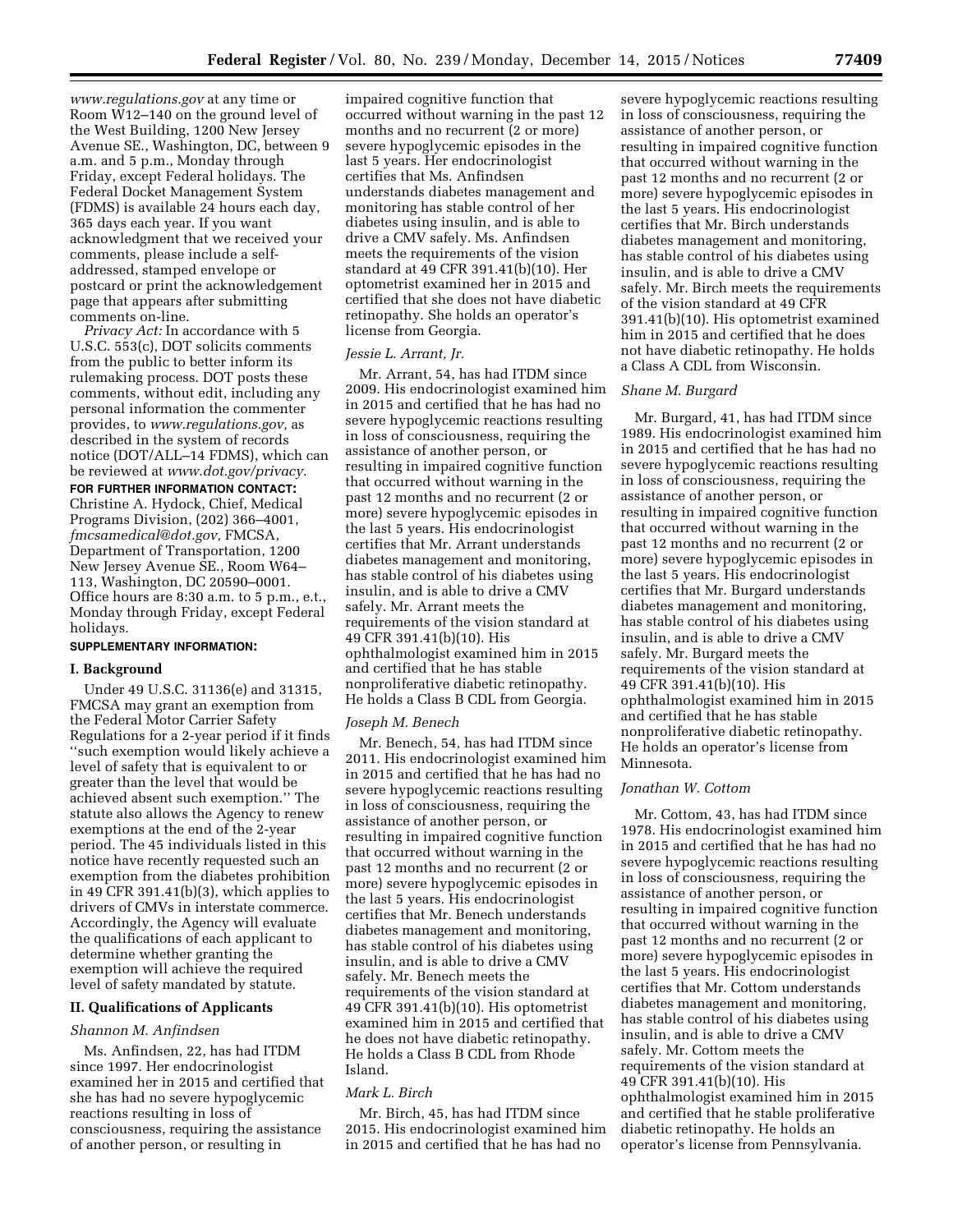## *David J. Davenport*

Mr. Davenport, 64, has had ITDM since 2007. His endocrinologist examined him in 2015 and certified that he has had no severe hypoglycemic reactions resulting in loss of consciousness, requiring the assistance of another person, or resulting in impaired cognitive function that occurred without warning in the past 12 months and no recurrent (2 or more) severe hypoglycemic episodes in the last 5 years. His endocrinologist certifies that Mr. Davenport understands diabetes management and monitoring, has stable control of his diabetes using insulin, and is able to drive a CMV safely. Mr. Davenport meets the requirements of the vision standard at 49 CFR 391.41(b)(10). His optometrist examined him in 2015 and certified that he does not have diabetic retinopathy. He holds a Class B CDL from Washington.

### *Wesley O. Davis*

Mr. Davis, 61, has had ITDM since 2007. His endocrinologist examined him in 2015 and certified that he has had no severe hypoglycemic reactions resulting in loss of consciousness, requiring the assistance of another person, or resulting in impaired cognitive function that occurred without warning in the past 12 months and no recurrent (2 or more) severe hypoglycemic episodes in the last 5 years. His endocrinologist certifies that Mr. Davis understands diabetes management and monitoring, has stable control of his diabetes using insulin, and is able to drive a CMV safely. Mr. Davis meets the requirements of the vision standard at 49 CFR 391.41(b)(10). His ophthalmologist examined him in 2015 and certified that he has stable nonproliferative diabetic retinopathy. He holds a Class A CDL from South Carolina.

### *Steven P. DelPizzo*

Mr. DelPizzo, 35, has had ITDM since 2008. His endocrinologist examined him in 2015 and certified that he has had no severe hypoglycemic reactions resulting in loss of consciousness, requiring the assistance of another person, or resulting in impaired cognitive function that occurred without warning in the past 12 months and no recurrent (2 or more) severe hypoglycemic episodes in the last 5 years. His endocrinologist certifies that Mr. DelPizzo understands diabetes management and monitoring, has stable control of his diabetes using insulin, and is able to drive a CMV safely. Mr. DelPizzo meets the requirements of the vision standard at 49 CFR 391.41(b)(10). His optometrist

examined him in 2015 and certified that he does not have diabetic retinopathy. He holds an operator's license from Pennsylvania.

### *Savering F. Demiter*

Mr. Demiter, 62, has had ITDM since 2014. His endocrinologist examined him in 2015 and certified that he has had no severe hypoglycemic reactions resulting in loss of consciousness, requiring the assistance of another person, or resulting in impaired cognitive function that occurred without warning in the past 12 months and no recurrent (2 or more) severe hypoglycemic episodes in the last 5 years. His endocrinologist certifies that Mr. Demiter understands diabetes management and monitoring, has stable control of his diabetes using insulin, and is able to drive a CMV safely. Mr. Demiter meets the requirements of the vision standard at 49 CFR 391.41(b)(10). His optometrist examined him in 2015 and certified that he does not have diabetic retinopathy. He holds a Class A CDL from Pennsylvania.

### *Brandon A. Dipasquale*

Mr. Dipasquale, 22, has had ITDM since 2007. His endocrinologist examined him in 2015 and certified that he has had no severe hypoglycemic reactions resulting in loss of consciousness, requiring the assistance of another person, or resulting in impaired cognitive function that occurred without warning in the past 12 months and no recurrent (2 or more) severe hypoglycemic episodes in the last 5 years. His endocrinologist certifies that Mr. Dipasquale understands diabetes management and monitoring, has stable control of his diabetes using insulin, and is able to drive a CMV safely. Mr. Dipasquale meets the requirements of the vision standard at 49 CFR 391.41(b)(10). His optometrist examined him in 2015 and certified that he does not have diabetic retinopathy. He holds an operator's license from New York.

#### *Gregory P. Doyle*

Mr. Doyle, 58, has had ITDM since 2015. His endocrinologist examined him in 2015 and certified that he has had no severe hypoglycemic reactions resulting in loss of consciousness, requiring the assistance of another person, or resulting in impaired cognitive function that occurred without warning in the past 12 months and no recurrent (2 or more) severe hypoglycemic episodes in the last 5 years. His endocrinologist certifies that Mr. Doyle understands diabetes management and monitoring, has stable control of his diabetes using

insulin, and is able to drive a CMV safely. Mr. Doyle meets the requirements of the vision standard at 49 CFR 391.41(b)(10). His optometrist examined him in 2015 and certified that he does not have diabetic retinopathy. He holds a Class B CDL from Colorado.

#### *Scott A. Fetner*

Mr. Fetner, 47, has had ITDM since 2008. His endocrinologist examined him in 2015 and certified that he has had no severe hypoglycemic reactions resulting in loss of consciousness, requiring the assistance of another person, or resulting in impaired cognitive function that occurred without warning in the past 12 months and no recurrent (2 or more) severe hypoglycemic episodes in the last 5 years. His endocrinologist certifies that Mr. Fetner understands diabetes management and monitoring, has stable control of his diabetes using insulin, and is able to drive a CMV safely. Mr. Fetner meets the requirements of the vision standard at 49 CFR 391.41(b)(10). His ophthalmologist examined him in 2015 and certified that he has stable nonproliferative diabetic retinopathy. He holds an operator's license from Alabama.

#### *Alfredo Flores*

Mr. Flores, 50, has had ITDM since 2014. His endocrinologist examined him in 2015 and certified that he has had no severe hypoglycemic reactions resulting in loss of consciousness, requiring the assistance of another person, or resulting in impaired cognitive function that occurred without warning in the past 12 months and no recurrent (2 or more) severe hypoglycemic episodes in the last 5 years. His endocrinologist certifies that Mr. Flores understands diabetes management and monitoring, has stable control of his diabetes using insulin, and is able to drive a CMV safely. Mr. Flores meets the requirements of the vision standard at 49 CFR 391.41(b)(10). His optometrist examined him in 2015 and certified that he does not have diabetic retinopathy. He holds a Class A CDL from Kansas.

#### *Timothy D. Funk*

Mr. Funk, 55, has had ITDM since 2014. His endocrinologist examined him in 2015 and certified that he has had no severe hypoglycemic reactions resulting in loss of consciousness, requiring the assistance of another person, or resulting in impaired cognitive function that occurred without warning in the past 12 months and no recurrent (2 or more) severe hypoglycemic episodes in the last 5 years. His endocrinologist certifies that Mr. Funk understands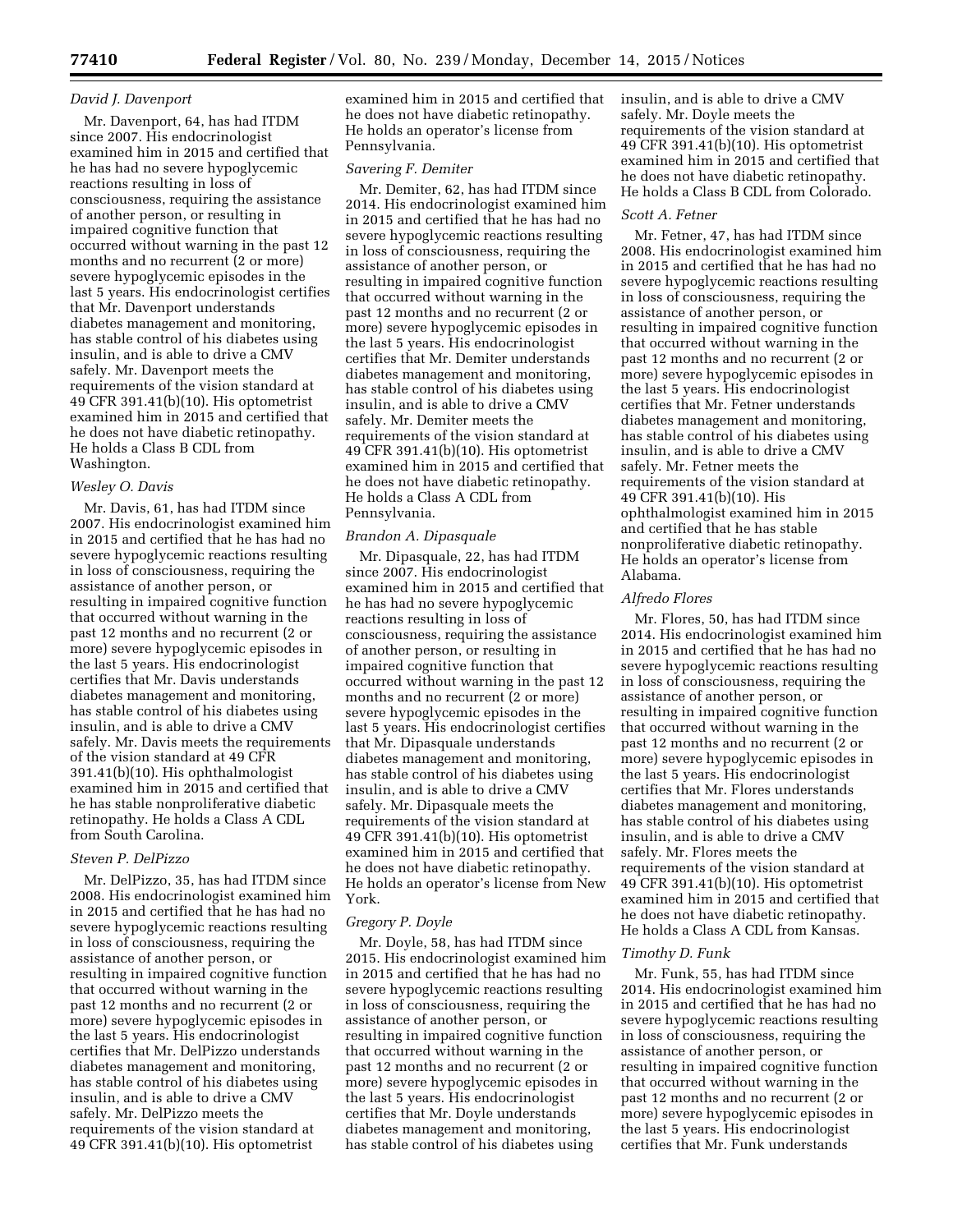diabetes management and monitoring, has stable control of his diabetes using insulin, and is able to drive a CMV safely. Mr. Funk meets the requirements of the vision standard at 49 CFR 391.41(b)(10). His optometrist examined him in 2015 and certified that he does not have diabetic retinopathy. He holds a Class B CDL from Illinois.

## *James D. Gage*

Mr. Gage, 48, has had ITDM since 2015. His endocrinologist examined him in 2015 and certified that he has had no severe hypoglycemic reactions resulting in loss of consciousness, requiring the assistance of another person, or resulting in impaired cognitive function that occurred without warning in the past 12 months and no recurrent (2 or more) severe hypoglycemic episodes in the last 5 years. His endocrinologist certifies that Mr. Gage understands diabetes management and monitoring, has stable control of his diabetes using insulin, and is able to drive a CMV safely. Mr. Gage meets the requirements of the vision standard at 49 CFR 391.41(b)(10). His optometrist examined him in 2015 and certified that he does not have diabetic retinopathy. He holds a chauffeur's license from Michigan.

### *Leslie G. Goodwin*

Mr. Goodwin, 77, has had ITDM since 2013. His endocrinologist examined him in 2015 and certified that he has had no severe hypoglycemic reactions resulting in loss of consciousness, requiring the assistance of another person, or resulting in impaired cognitive function that occurred without warning in the past 12 months and no recurrent (2 or more) severe hypoglycemic episodes in the last 5 years. His endocrinologist certifies that Mr. Goodwin understands diabetes management and monitoring, has stable control of his diabetes using insulin, and is able to drive a CMV safely. Mr. Goodwin meets the requirements of the vision standard at 49 CFR 391.41(b)(10). His optometrist examined him in 2015 and certified that he does not have diabetic retinopathy. He holds a Class B CDL from Kansas.

## *Diane M. Greenberg*

Ms. Greenberg, 55, has had ITDM since 2014. Her endocrinologist examined her in 2015 and certified that she has had no severe hypoglycemic reactions resulting in loss of consciousness, requiring the assistance of another person, or resulting in impaired cognitive function that occurred without warning in the past 12 months and no recurrent (2 or more) severe hypoglycemic episodes in the last 5 years. Her endocrinologist

certifies that Ms. Greenberg understands diabetes management and monitoring has stable control of her diabetes using insulin, and is able to drive a CMV safely. Ms. Greenberg meets the requirements of the vision standard at 49 CFR 391.41(b)(10). Her optometrist examined her in 2015 and certified that she does not have diabetic retinopathy. She holds a Class B CDL from Virginia.

#### *Brent P. Griswold*

Mr. Griswold, 27, has had ITDM since 2015. His endocrinologist examined him in 2015 and certified that he has had no severe hypoglycemic reactions resulting in loss of consciousness, requiring the assistance of another person, or resulting in impaired cognitive function that occurred without warning in the past 12 months and no recurrent (2 or more) severe hypoglycemic episodes in the last 5 years. His endocrinologist certifies that Mr. Griswold understands diabetes management and monitoring, has stable control of his diabetes using insulin, and is able to drive a CMV safely. Mr. Griswold meets the requirements of the vision standard at 49 CFR 391.41(b)(10). His optometrist examined him in 2015 and certified that he does not have diabetic retinopathy. He holds a Class A CDL from New York.

# *Earl E. Hudson, III*

Mr. Hudson, 47, has had ITDM since 2009. His endocrinologist examined him in 2015 and certified that he has had no severe hypoglycemic reactions resulting in loss of consciousness, requiring the assistance of another person, or resulting in impaired cognitive function that occurred without warning in the past 12 months and no recurrent (2 or more) severe hypoglycemic episodes in the last 5 years. His endocrinologist certifies that Mr. Hudson understands diabetes management and monitoring, has stable control of his diabetes using insulin, and is able to drive a CMV safely. Mr. Hudson meets the requirements of the vision standard at 49 CFR 391.41(b)(10). His optometrist examined him in 2015 and certified that he does not have diabetic retinopathy. He holds a Class A CDL from South Carolina.

### *Gregory A. Huffman*

Mr. Huffman, 43, has had ITDM since 2014. His endocrinologist examined him in 2015 and certified that he has had no severe hypoglycemic reactions resulting in loss of consciousness, requiring the assistance of another person, or resulting in impaired cognitive function that occurred without warning in the past 12 months and no recurrent (2 or more) severe hypoglycemic episodes in

the last 5 years. His endocrinologist certifies that Mr. Huffman understands diabetes management and monitoring, has stable control of his diabetes using insulin, and is able to drive a CMV safely. Mr. Huffman meets the requirements of the vision standard at 49 CFR 391.41(b)(10). His optometrist examined him in 2015 and certified that he does not have diabetic retinopathy. He holds an operator's license from Texas.

## *Donald R. Kuehn*

Mr. Kuehn, 60, has had ITDM since 2010. His endocrinologist examined him in 2015 and certified that he has had no severe hypoglycemic reactions resulting in loss of consciousness, requiring the assistance of another person, or resulting in impaired cognitive function that occurred without warning in the past 12 months and no recurrent (2 or more) severe hypoglycemic episodes in the last 5 years. His endocrinologist certifies that Mr. Kuehn understands diabetes management and monitoring, has stable control of his diabetes using insulin, and is able to drive a CMV safely. Mr. Kuehn meets the requirements of the vision standard at 49 CFR 391.41(b)(10). His ophthalmologist examined him in 2015 and certified that he does not have diabetic retinopathy. He holds a Class A CDL from Minnesota.

### *Robert D. Lair, Jr.*

Mr. Lair, 52, has had ITDM since 2013. His endocrinologist examined him in 2015 and certified that he has had no severe hypoglycemic reactions resulting in loss of consciousness, requiring the assistance of another person, or resulting in impaired cognitive function that occurred without warning in the past 12 months and no recurrent (2 or more) severe hypoglycemic episodes in the last 5 years. His endocrinologist certifies that Mr. Lair understands diabetes management and monitoring, has stable control of his diabetes using insulin, and is able to drive a CMV safely. Mr. Lair meets the requirements of the vision standard at 49 CFR 391.41(b)(10). His ophthalmologist examined him in 2015 and certified that he has stable nonproliferative diabetic retinopathy. He holds an operator's license from Arkansas.

### *Mark A. Leman*

Mr. Leman, 49, has had ITDM since 2015. His endocrinologist examined him in 2015 and certified that he has had no severe hypoglycemic reactions resulting in loss of consciousness, requiring the assistance of another person, or resulting in impaired cognitive function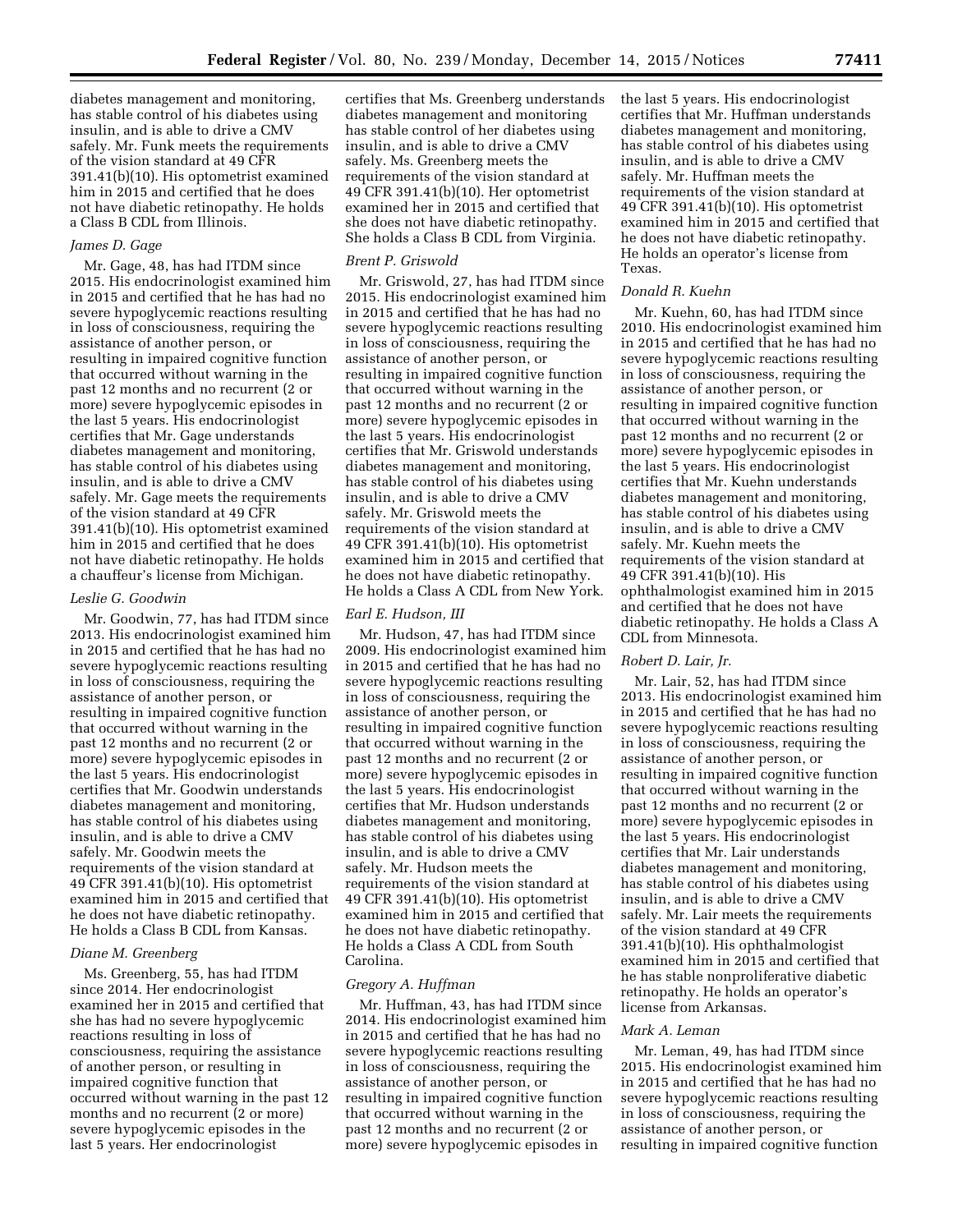that occurred without warning in the past 12 months and no recurrent (2 or more) severe hypoglycemic episodes in the last 5 years. His endocrinologist certifies that Mr. Leman understands diabetes management and monitoring, has stable control of his diabetes using insulin, and is able to drive a CMV safely. Mr. Leman meets the requirements of the vision standard at 49 CFR 391.41(b)(10). His optometrist examined him in 2015 and certified that he does not have diabetic retinopathy. He holds a Class A CDL from Illinois.

## *Terry D. Leuthold*

Mr. Leuthold, 57, has had ITDM since 2014. His endocrinologist examined him in 2015 and certified that he has had no severe hypoglycemic reactions resulting in loss of consciousness, requiring the assistance of another person, or resulting in impaired cognitive function that occurred without warning in the past 12 months and no recurrent (2 or more) severe hypoglycemic episodes in the last 5 years. His endocrinologist certifies that Mr. Leuthold understands diabetes management and monitoring, has stable control of his diabetes using insulin, and is able to drive a CMV safely. Mr. Leuthold meets the requirements of the vision standard at 49 CFR 391.41(b)(10). His optometrist examined him in 2015 and certified that he does not have diabetic retinopathy. He holds an operator's license from Montana.

# *Michael S. Massa*

Mr. Massa, 49, has had ITDM since 2004. His endocrinologist examined him in 2015 and certified that he has had no severe hypoglycemic reactions resulting in loss of consciousness, requiring the assistance of another person, or resulting in impaired cognitive function that occurred without warning in the past 12 months and no recurrent (2 or more) severe hypoglycemic episodes in the last 5 years. His endocrinologist certifies that Mr. Massa understands diabetes management and monitoring, has stable control of his diabetes using insulin, and is able to drive a CMV safely. Mr. Massa meets the requirements of the vision standard at 49 CFR 391.41(b)(10). His optometrist examined him in 2015 and certified that he does not have diabetic retinopathy. He holds a Class A CDL from Pennsylvania.

### *Jordan L. Moss*

Mr. Moss, 26, has had ITDM since 2001. His endocrinologist examined him in 2015 and certified that he has had no severe hypoglycemic reactions resulting in loss of consciousness, requiring the

assistance of another person, or resulting in impaired cognitive function that occurred without warning in the past 12 months and no recurrent (2 or more) severe hypoglycemic episodes in the last 5 years. His endocrinologist certifies that Mr. Moss understands diabetes management and monitoring, has stable control of his diabetes using insulin, and is able to drive a CMV safely. Mr. Moss meets the requirements of the vision standard at 49 CFR 391.41(b)(10). His optometrist examined him in 2015 and certified that he does not have diabetic retinopathy. He holds an operator's license from Georgia.

#### *Ted A. Moyer*

Mr. Moyer, 40, has had ITDM since 2012. His endocrinologist examined him in 2015 and certified that he has had no severe hypoglycemic reactions resulting in loss of consciousness, requiring the assistance of another person, or resulting in impaired cognitive function that occurred without warning in the past 12 months and no recurrent (2 or more) severe hypoglycemic episodes in the last 5 years. His endocrinologist certifies that Mr. Moyer understands diabetes management and monitoring, has stable control of his diabetes using insulin, and is able to drive a CMV safely. Mr. Moyer meets the requirements of the vision standard at 49 CFR 391.41(b)(10). His optometrist examined him in 2015 and certified that he does not have diabetic retinopathy. He holds a Class B CDL from Florida.

#### *Lynette A. Occhipinti*

Ms. Occhipinti, 52, has had ITDM since 2013. Her endocrinologist examined her in 2015 and certified that she has had no severe hypoglycemic reactions resulting in loss of consciousness, requiring the assistance of another person, or resulting in impaired cognitive function that occurred without warning in the past 12 months and no recurrent (2 or more) severe hypoglycemic episodes in the last 5 years. Her endocrinologist certifies that Ms. Occhipinti understands diabetes management and monitoring has stable control of her diabetes using insulin, and is able to drive a CMV safely. Ms. Occhipinti meets the requirements of the vision standard at 49 CFR 391.41(b)(10). Her optometrist examined her in 2015 and certified that she does not have diabetic retinopathy. She holds a Class B CDL from Washington.

# *Derek D. Patrick*

Mr. Patrick, 55, has had ITDM since 2014. His endocrinologist examined him in 2015 and certified that he has had no

severe hypoglycemic reactions resulting in loss of consciousness, requiring the assistance of another person, or resulting in impaired cognitive function that occurred without warning in the past 12 months and no recurrent (2 or more) severe hypoglycemic episodes in the last 5 years. His endocrinologist certifies that Mr. Patrick understands diabetes management and monitoring, has stable control of his diabetes using insulin, and is able to drive a CMV safely. Mr. Patrick meets the requirements of the vision standard at 49 CFR 391.41(b)(10). His ophthalmologist examined him in 2015 and certified that he does not have diabetic retinopathy. He holds a CDL from Michigan.

#### *Joseph M. Petrucci*

Mr. Petrucci, 73, has had ITDM since 2014. His endocrinologist examined him in 2015 and certified that he has had no severe hypoglycemic reactions resulting in loss of consciousness, requiring the assistance of another person, or resulting in impaired cognitive function that occurred without warning in the past 12 months and no recurrent (2 or more) severe hypoglycemic episodes in the last 5 years. His endocrinologist certifies that Mr. Petrucci understands diabetes management and monitoring, has stable control of his diabetes using insulin, and is able to drive a CMV safely. Mr. Petrucci meets the requirements of the vision standard at 49 CFR 391.41(b)(10). His ophthalmologist examined him in 2015 and certified that he does not have diabetic retinopathy. He holds a Class B CDL from New Hampshire.

### *James W. Prather*

Mr. Prather, 61, has had ITDM since 2012. His endocrinologist examined him in 2015 and certified that he has had no severe hypoglycemic reactions resulting in loss of consciousness, requiring the assistance of another person, or resulting in impaired cognitive function that occurred without warning in the past 12 months and no recurrent (2 or more) severe hypoglycemic episodes in the last 5 years. His endocrinologist certifies that Mr. Prather understands diabetes management and monitoring, has stable control of his diabetes using insulin, and is able to drive a CMV safely. Mr. Prather meets the requirements of the vision standard at 49 CFR 391.41(b)(10). His ophthalmologist examined him in 2015 and certified that he has stable nonproliferative diabetic retinopathy. He holds a Class B CDL from Ohio.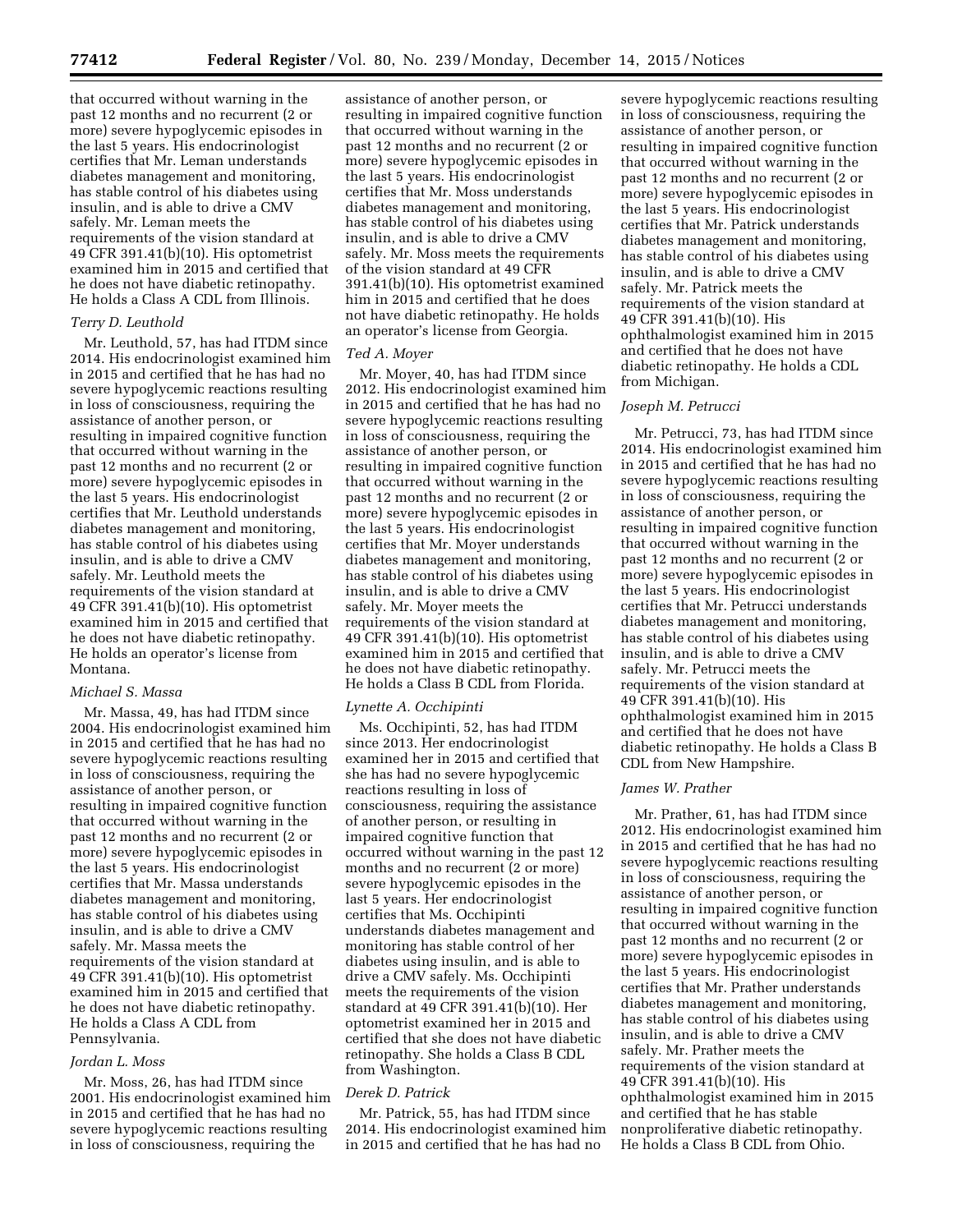### *Edward O. Prosser*

Mr. Prosser, 53, has had ITDM since 2002. His endocrinologist examined him in 2015 and certified that he has had no severe hypoglycemic reactions resulting in loss of consciousness, requiring the assistance of another person, or resulting in impaired cognitive function that occurred without warning in the past 12 months and no recurrent (2 or more) severe hypoglycemic episodes in the last 5 years. His endocrinologist certifies that Mr. Prosser understands diabetes management and monitoring, has stable control of his diabetes using insulin, and is able to drive a CMV safely. Mr. Prosser meets the requirements of the vision standard at 49 CFR 391.41(b)(10). His ophthalmologist examined him in 2015 and certified that he does not have diabetic retinopathy. He holds a Class B CDL from Rhode Island.

# *Dennis L. Ruff*

Mr. Ruff, 67, has had ITDM since 2013. His endocrinologist examined him in 2015 and certified that he has had no severe hypoglycemic reactions resulting in loss of consciousness, requiring the assistance of another person, or resulting in impaired cognitive function that occurred without warning in the past 12 months and no recurrent (2 or more) severe hypoglycemic episodes in the last 5 years. His endocrinologist certifies that Mr. Ruff understands diabetes management and monitoring, has stable control of his diabetes using insulin, and is able to drive a CMV safely. Mr. Ruff meets the requirements of the vision standard at 49 CFR 391.41(b)(10). His optometrist examined him in 2015 and certified that he does not have diabetic retinopathy. He holds an operator's license from Washington.

## *William J. Shrader*

Mr. Shrader, 51, has had ITDM since 2013. His endocrinologist examined him in 2015 and certified that he has had no severe hypoglycemic reactions resulting in loss of consciousness, requiring the assistance of another person, or resulting in impaired cognitive function that occurred without warning in the past 12 months and no recurrent (2 or more) severe hypoglycemic episodes in the last 5 years. His endocrinologist certifies that Mr. Shrader understands diabetes management and monitoring, has stable control of his diabetes using insulin, and is able to drive a CMV safely. Mr. Shrader meets the requirements of the vision standard at 49 CFR 391.41(b)(10). His optometrist examined him in 2015 and certified that

he does not have diabetic retinopathy. He holds a Class A CDL from California.

# *Ronald L. Smith*

Mr. Smith, 58, has had ITDM since 2013. His endocrinologist examined him in 2015 and certified that he has had no severe hypoglycemic reactions resulting in loss of consciousness, requiring the assistance of another person, or resulting in impaired cognitive function that occurred without warning in the past 12 months and no recurrent (2 or more) severe hypoglycemic episodes in the last 5 years. His endocrinologist certifies that Mr. Smith understands diabetes management and monitoring, has stable control of his diabetes using insulin, and is able to drive a CMV safely. Mr. Smith meets the requirements of the vision standard at 49 CFR 391.41(b)(10). His optometrist examined him in 2015 and certified that he does not have diabetic retinopathy. He holds a Class A CDL from Kansas.

#### *Wayne D. Smith*

Mr. Smith, 67, has had ITDM since 2014. His endocrinologist examined him in 2015 and certified that he has had no severe hypoglycemic reactions resulting in loss of consciousness, requiring the assistance of another person, or resulting in impaired cognitive function that occurred without warning in the past 12 months and no recurrent (2 or more) severe hypoglycemic episodes in the last 5 years. His endocrinologist certifies that Mr. Smith understands diabetes management and monitoring, has stable control of his diabetes using insulin, and is able to drive a CMV safely. Mr. Smith meets the requirements of the vision standard at 49 CFR 391.41(b)(10). His optometrist examined him in 2015 and certified that he does not have diabetic retinopathy. He holds a Class A CDL from Vermont.

### *Carnnell A. Taite*

Mr. Taite, 64, has had ITDM since 2013. His endocrinologist examined him in 2015 and certified that he has had no severe hypoglycemic reactions resulting in loss of consciousness, requiring the assistance of another person, or resulting in impaired cognitive function that occurred without warning in the past 12 months and no recurrent (2 or more) severe hypoglycemic episodes in the last 5 years. His endocrinologist certifies that Mr. Taite understands diabetes management and monitoring, has stable control of his diabetes using insulin, and is able to drive a CMV safely. Mr. Taite meets the requirements of the vision standard at 49 CFR 391.41(b)(10). His ophthalmologist examined him in 2015 and certified that

he does not have diabetic retinopathy. He holds a Class B CDL from Michigan.

### *Garrett J. Tousignant*

Mr. Tousignant, 47, has had ITDM since 2008. His endocrinologist examined him in 2015 and certified that he has had no severe hypoglycemic reactions resulting in loss of consciousness, requiring the assistance of another person, or resulting in impaired cognitive function that occurred without warning in the past 12 months and no recurrent (2 or more) severe hypoglycemic episodes in the last 5 years. His endocrinologist certifies that Mr. Tousignant understands diabetes management and monitoring, has stable control of his diabetes using insulin, and is able to drive a CMV safely. Mr. Tousignant meets the requirements of the vision standard at 49 CFR 391.41(b)(10). His ophthalmologist examined him in 2015 and certified that he does not have diabetic retinopathy. He holds a Class B CDL from Illinois.

### *Franklin G. Towell*

Mr. Towell, 79, has had ITDM since 2013. His endocrinologist examined him in 2015 and certified that he has had no severe hypoglycemic reactions resulting in loss of consciousness, requiring the assistance of another person, or resulting in impaired cognitive function that occurred without warning in the past 12 months and no recurrent (2 or more) severe hypoglycemic episodes in the last 5 years. His endocrinologist certifies that Mr. Towell understands diabetes management and monitoring, has stable control of his diabetes using insulin, and is able to drive a CMV safely. Mr. Towell meets the requirements of the vision standard at 49 CFR 391.41(b)(10). His optometrist examined him in 2015 and certified that he does not have diabetic retinopathy. He holds a Class A CDL from Indiana.

#### *Robert S. Townsend*

Mr. Townsend, 71, has had ITDM since 2015. His endocrinologist examined him in 2015 and certified that he has had no severe hypoglycemic reactions resulting in loss of consciousness, requiring the assistance of another person, or resulting in impaired cognitive function that occurred without warning in the past 12 months and no recurrent (2 or more) severe hypoglycemic episodes in the last 5 years. His endocrinologist certifies that Mr. Townsend understands diabetes management and monitoring, has stable control of his diabetes using insulin, and is able to drive a CMV safely. Mr. Townsend meets the